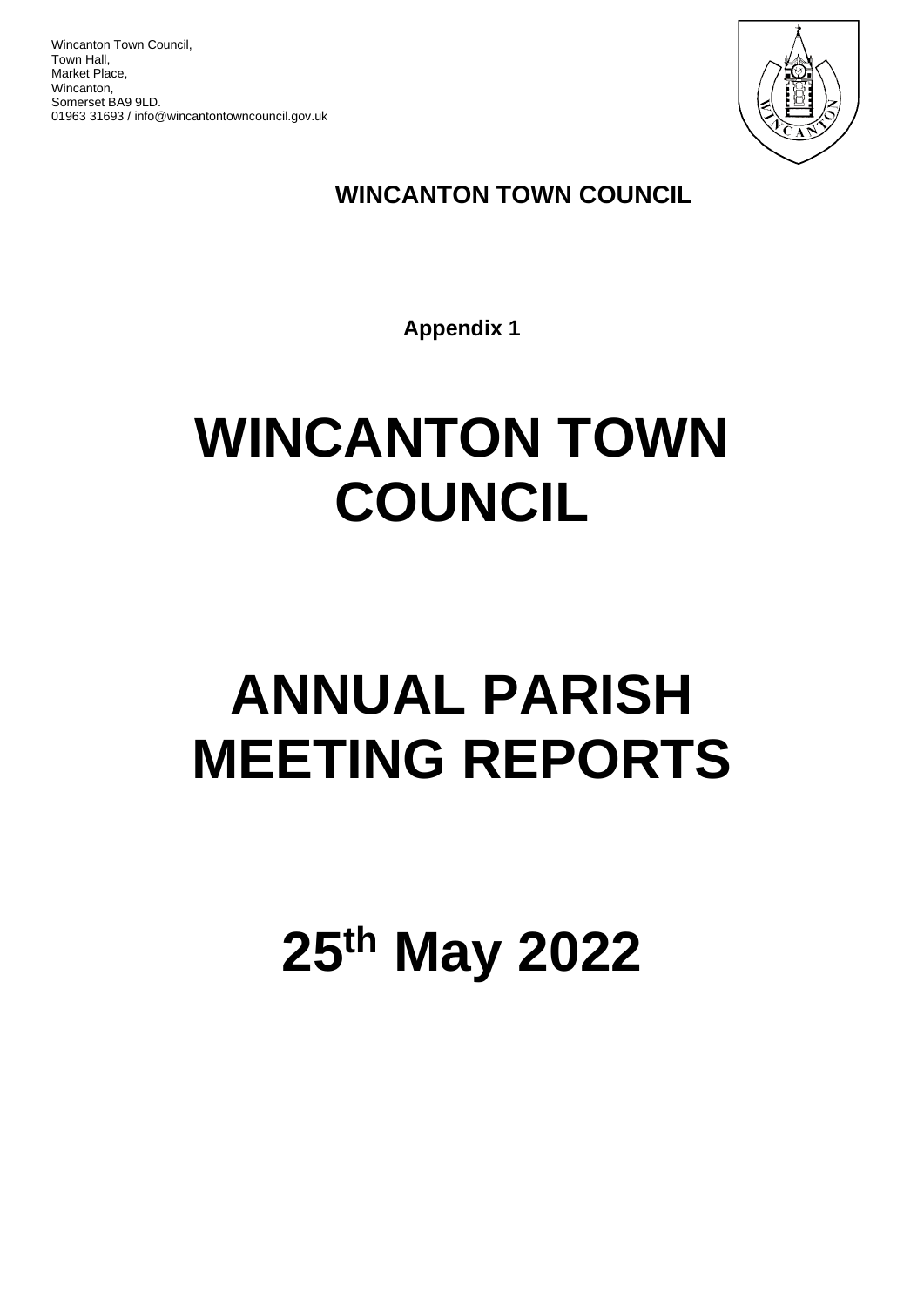#### **Town Councils Chairman's Review - Cllr Howard Ellard**

I am conscious that the last Annual Parish Meeting was held in 2019 when it was one the last meetings that I chaired during the term of the 2014-2019 Council.

No Annual Parish Meeting was held in 2020 due to COVID restrictions. In 2021, no meeting was held, although I cannot honestly tell you why that was.

It would be usual for this meeting to be held in April, prior to the election, as it was in 2019. On this occasion the meeting is being held in May, after my election to the position of Chair of the Town Council. On behalf of the Town Council, I would like to apologise for the lack of a Parish Meeting for 37 months.

It would also be usual for the Chair to report the activities of the Town Council since the last Annual Parish Meeting. For the vast majority of that 37-month period I was not a Councillor at all, although I was elected in a by-election 12 months ago. Consequently, my knowledge of the precise goings-on within the Council since 2019 is somewhat limited.

You will be aware that the Council has not been a particularly harmonious body in the last few years. Whilst meeting the electorate whilst canvassing recently, it was clear to me that they had their reservations about the Council. I will endeavour to ensure that the Council undertakes it statutory duties as well as required; I will also endeavour to make the Council listen and respond to residents and to ensure that all Councillors are treated equally in any decision-making forum.

During the last 12 months, various events have taken place that have been supported or organised by the Town Council, including:

- A family day at the recreation ground, including the formal opening of the new skate park.
- A Xmas lantern parade and official switching-on of the Xmas tree lights by a visiting dignitary from Lapland, supported by the Silver Band and a local business.
- Planting of trees to commemorate the Queen's Platinum Jubilee.
- The distribution of Xmas-themed hampers to the over-70s after the planned Xmas lunch had to cancelled.

The Town Council has been involved in the planning of the proposed improvements to the town centre under the banner of "Wincanton Regeneration" being taken forward by the District Council. What exactly this produces remains to be seen, however.

One of the consequences of re-organisation of local government to focus on a Unitary Authority (Somerset Council) is the emergence of a pilot scheme called the Local Community Network (LCN); Wincanton is grouped with Bruton and Castle Cary in this regard. The initial meeting was held last week. I will endeavour to ensure that Wincanton is represented as fully as possible and will try to shape this group to reflect the needs of all residents. As far as I can tell, the aim of the LCN is to fill the perceived "democracy deficit" that moving from a two-tier local government system to a unitary authority.

Wincanton Town Council wish to thank our staff for continuing to deliver a high standard of services over the previous year and to all those that have given their time for the benefit of others.

**Town Councils Chair of Open Spaces – Cllr Ray Tudgay** No report received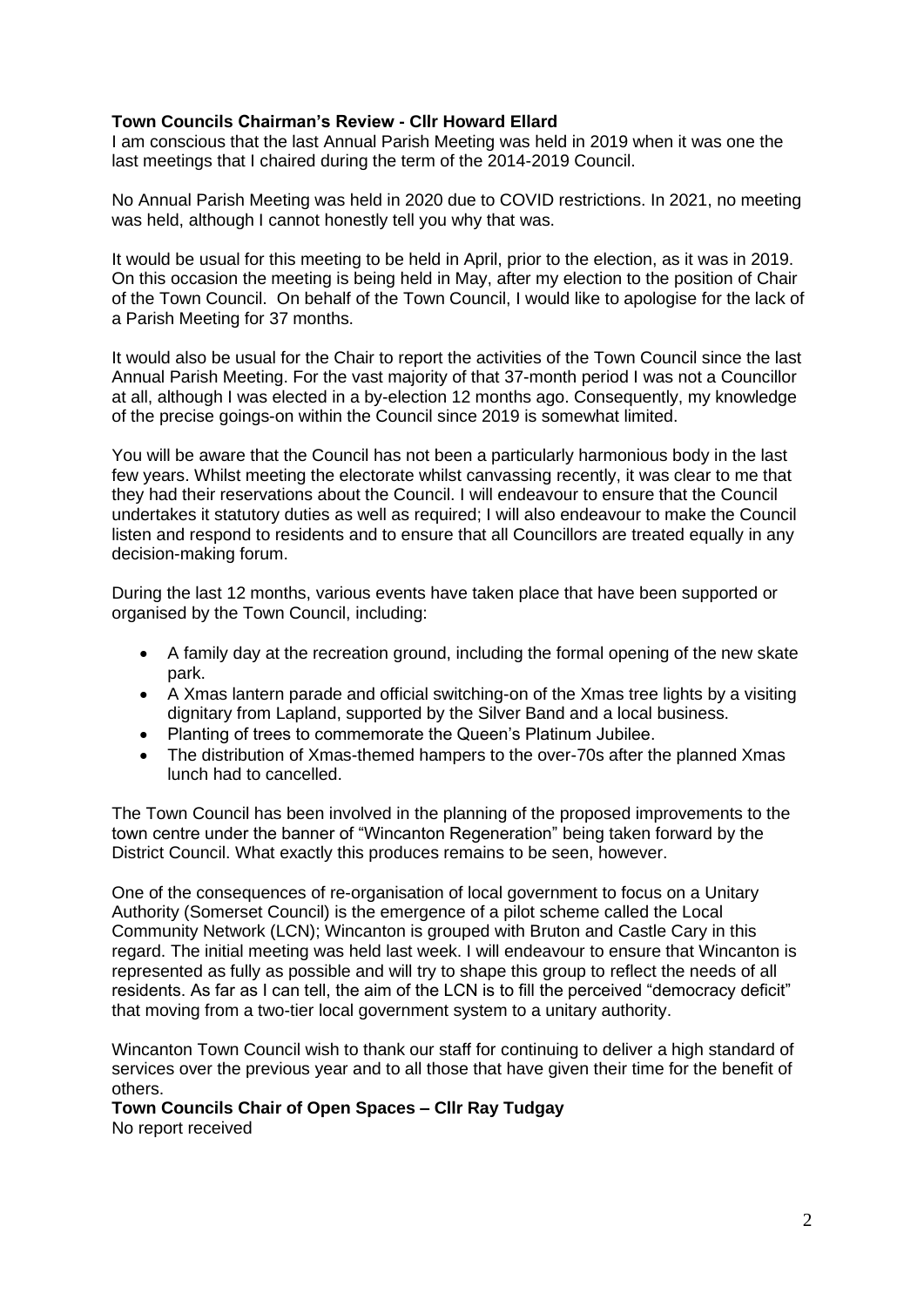#### **Town Councils Chair of Personnel – Cllr Lizzy Ralph**

Despite a tumultuous year within Wincanton Town Council we would like to thank the Council's Administration Officer Harriet for her unwavering hard work and support. Harriet has overseen the Town Council office and continued its operations. Further thanks are given to Steve Lee, the Council's Works, and Maintenance Supervisor who, along with his team Shaun and John, have maintained the towns open spaces to a high standard.

Throughout the year the permanent town council team has been supported by a team of qualified Locum Clerks and RFO's. The recruitment efforts earlier in the year for a new Town Clerk and RFO was unsuccessful. One of the first tasks once the new Council is formed is to revisit the recruitment process and find suitable candidates for the posts. The Locum Clerk team is currently reviewing Personnel policy and procedure and will undertake staff appraisals in due course

## **Balsam Centre Report – Sue Place**

Much has changed in the last year at the Balsam Centre as we have moved from the lockdown situation of Spring 21 to activity that has started to look and feel quite 'normal' in Spring 22 with Painting and Drawing and the Men's Shed leading the way.

The transition from staff working entirely from home to working entirely at the Centre has been gradual and led primarily by our beneficiaries' needs and wishes for face-to-face support and group activity. Our nursery, Conkers has followed government guidance throughout and was only closed for a short period during the initial lockdown.

As a place-based community charity we are committed to using our human and financial resources to improve the quality of life of the people of Wincanton and surrounding areas through a range of community based, participatory, purposeful and life changing activities in a supportive and safe environment and this is what we have done.

The Centre continues to provide activities to support its four main priorities: The Best Start in Life, Social Inclusion, Mental Health and to act as a Community Hub. We meet these priorities through identified need, working with people of all ages, backgrounds and circumstances. The broad outcomes we aim for are: Improved physical and mental health, reduced social isolation and loneliness, a stronger and more resilient community and greater social and community cohesion.

Since the pandemic demand for mental health services and support for young people has increased significantly and we have been very grateful for the Town Council's support for the Hive Youth Club and youth provision in the town. Our services and activities for families have been particularly intense with many babies, young children and parents experiencing adverse effects from successive lockdowns and missed developmental opportunities.

In the last year, following on from its successful collaboration with the NHS and other charities in Open Mental Health, the Balsam Centre began working with Somerset County Council on a new multi-agency project designed to prevent children being taken into care.

After a lengthy application process, the Balsam Centre is delighted to announce a completely new National Lottery Community Fund project for Wincanton, due to start in June. The project will work alongside the town's larger regeneration initiative, to support the regeneration of the health, social, cultural, employment and environmental fabric of the town – we are nothing if not ambitious!

The first phase of the project will involve further consultation with residents and potential users of the project to establish a baseline of information from which to develop a new programme of activities and support.